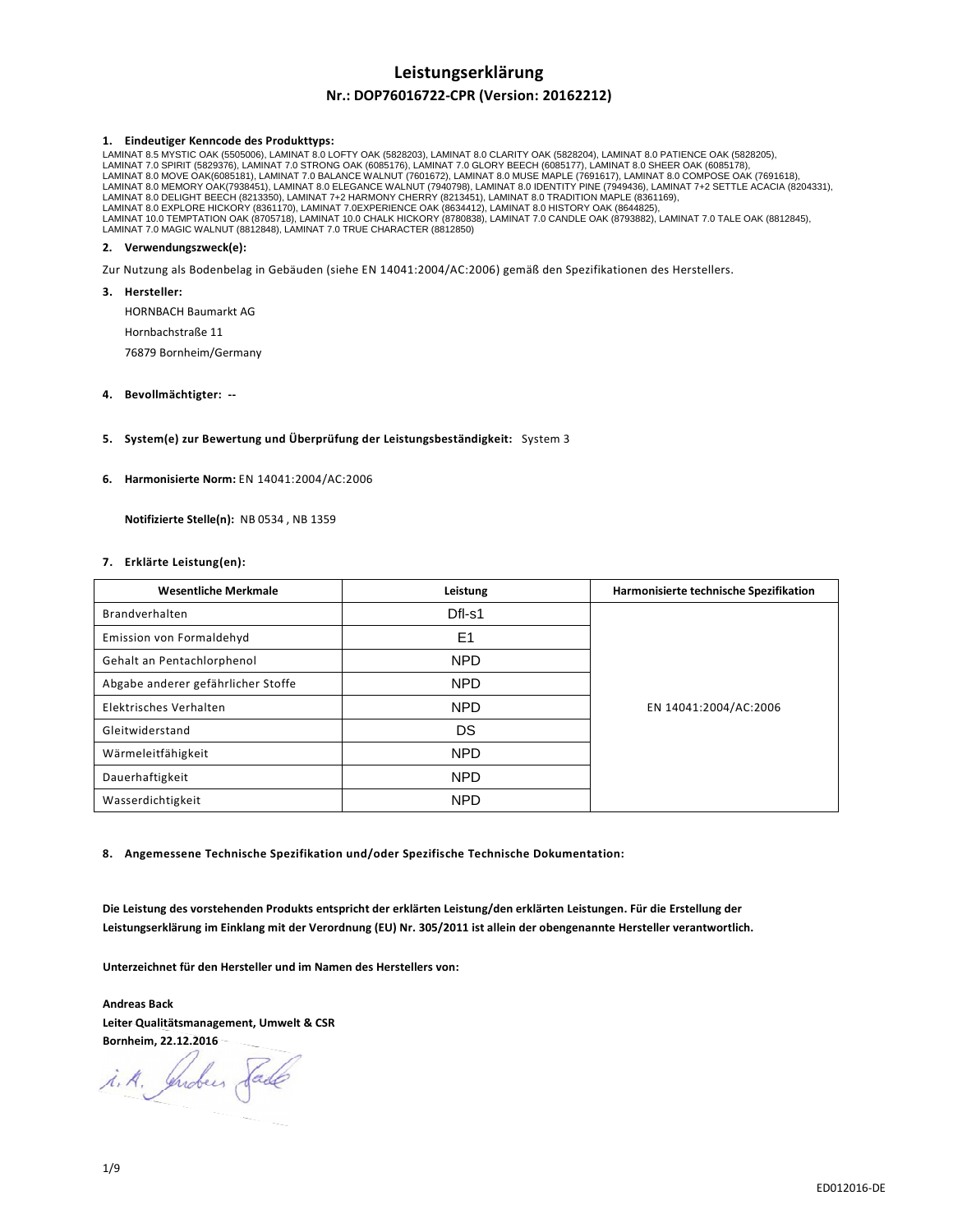# **Declaration of Performance**

# **No DOP76016722-CPR (Version: 20162212)**

### **1. Unique identification code of the product-type:**

LAMINAT 8.5 MYSTIC OAK (5505006), LAMINAT 8.0 LOFTY OAK (5828203), LAMINAT 8.0 CLARITY OAK (5828204), LAMINAT 8.0 PATIENCE OAK (5828205),<br>LAMINAT 7.0 SPIRIT (5829376), LAMINAT 7.0 STRONG OAK (6085176), LAMINAT 7.0 GLORY BE LAMINAT 8.0 DELIGHT BEECH (8213350), LAMINAT 7+2 HARMONY CHERRY (8213451), LAMINAT 8.0 TRADITION MAPLE (8361169),<br>LAMINAT 8.0 EXPLORE HICKORY (8361170), LAMINAT 7.0EXPERIENCE OAK (8634412), LAMINAT 8.0 HISTORY OAK (8644825 LAMINAT 10.0 TEMPTATION OAK (8705718), LAMINAT 10.0 CHALK HICKORY (8780838), LAMINAT 7.0 CANDLE OAK (8793882), LAMINAT 7.0 TALE OAK (8812845),<br>LAMINAT 7.0 MAGIC WALNUT (8812848), LAMINAT 7.0 TRUE CHARACTER (8812850)

# **2. Intended use/es:**

For use as floor covering in buildings (see EN 14041:2004/AC:2006) according to the manufacturer's specifications.

#### **3. Manufacturer:**

HORNBACH Baumarkt AG

Hornbachstraße 11

76879 Bornheim/Germany

## **4. Authorised representative: -**

**5. System/s of AVCP:** System 3

### **6. Harmonised standard:** EN 14041:2004/AC:2006

 **Notified body/ies:** NB 0534 , NB 1359

### **7. Declared performance/s:**

| <b>Essential characteristics</b>         | Performance | Harmonised technical specification |
|------------------------------------------|-------------|------------------------------------|
| Reaction to fire                         | $DfI-S1$    |                                    |
| Formaldehyd Emissions                    | E1          |                                    |
| Content of Pentachlorophenol             | <b>NPD</b>  | EN 14041:2004/AC:2006              |
| Release of additional harmful substances | <b>NPD</b>  |                                    |
| <b>Electrical behavior</b>               | <b>NPD</b>  |                                    |
| Slip resistance                          | DS          |                                    |
| Thermal conductivity [W/mK]              | <b>NPD</b>  |                                    |
| Durability                               | <b>NPD</b>  |                                    |
| Water-tightness                          | <b>NPD</b>  |                                    |

**8. Appropriate Technical Documentation and/or Specific Technical Documentation:** 

**The performance of the product identified above is in conformity with the set of declared performance/s. This declaration of performance is issued, in accordance with Regulation (EU) No 305/2011, under the sole responsibility of the manufacturer identified above.** 

**Signed for and on behalf of the manufacturer by:** 

**Andreas Back Head of Quality Assurance, Environmental Issues & CSR At Bornheim on 22.12.2016** 

i.A. Indees Sade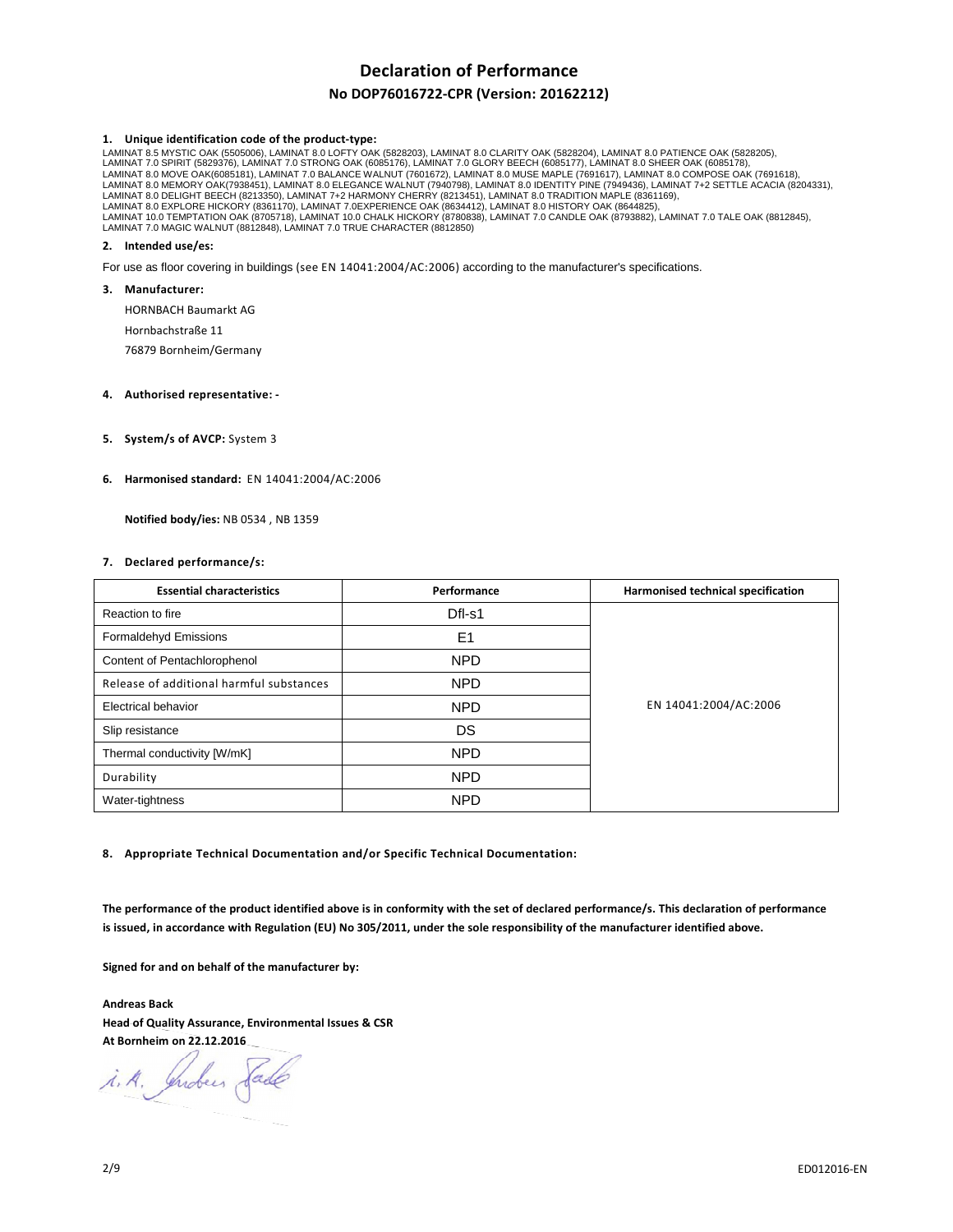# **Déclaration des Performances**

# **N o DOP76016722-CPR (Version 20162212)**

# **1. Code d'identification unique du produit type :**

LAMINAT 8.5 MYSTIC OAK (5505006), LAMINAT 8.0 LOFTY OAK (5828203), LAMINAT 8.0 CLARITY OAK (5828204), LAMINAT 8.0 PATIENCE OAK (5828205),<br>LAMINAT 7.0 SPIRIT (5829376), LAMINAT 7.0 STRONG OAK (6085176), LAMINAT 7.0 GLORY BE LAMINAT 8.0 DELIGHT BEECH (8213350), LAMINAT 7+2 HARMONY CHERRY (8213451), LAMINAT 8.0 TRADITION MAPLE (8361169),<br>LAMINAT 8.0 EXPLORE HICKORY (8361170), LAMINAT 7.0EXPERIENCE OAK (8634412), LAMINAT 8.0 HISTORY OAK (8644825 LAMINAT 10.0 TEMPTATION OAK (8705718), LAMINAT 10.0 CHALK HICKORY (8780838), LAMINAT 7.0 CANDLE OAK (8793882), LAMINAT 7.0 TALE OAK (8812845),<br>LAMINAT 7.0 MAGIC WALNUT (8812848), LAMINAT 7.0 TRUE CHARACTER (8812850)

# **2. Usage(s) prévu(s) :**

Pour une utilisation comme revêtement de sol dans les bâtiments (voir EN 14041:2004/AC:2006) selon les spécifications du fabricant.

**3. Fabricant :** 

HORNBACH Baumarkt AG

Hornbachstraße 11

76879 Bornheim/Germany

# **4. Mandataire : -**

## **5. Système(s) d'évaluation et de vérification de la constance des performances :** Système 3

### **6. Norme harmonisée :** EN 14041:2004/AC:2006

 **Organisme(s) notifié(s) :** NB 0534 , NB 1359

### **7. Performance(s) déclarées :**

| Caractéristiques essentielles               | Performance    | Spécifications techniques harmonisées |
|---------------------------------------------|----------------|---------------------------------------|
| Réaction au feu                             | $DfI-S1$       | EN 14041:2004/AC:2006                 |
| Émissions de formaldéhyde                   | E <sub>1</sub> |                                       |
| Teneur en pentachlorophénol                 | <b>NPD</b>     |                                       |
| Emission d'autres substances<br>dangereuses | <b>NPD</b>     |                                       |
| Comportement électrique                     | <b>NPD</b>     |                                       |
| Résistance au glissement                    | DS             |                                       |
| Conductivité thermique [W/mK]               | <b>NPD</b>     |                                       |
| Durabilité                                  | <b>NPD</b>     |                                       |
| Étanchéité                                  | <b>NPD</b>     |                                       |

**8. Documentation technique appropriée et/ou documentation technique spécifique :** 

**Les performances du produit identifié ci-dessus sont conformes aux performances déclarées. Conformément au règlement (UE) n o 305/2011, la présente déclaration des performances est établie sous la seule responsabilité du fabricant mentionné ci-dessus.** 

**Signé pour le fabricant et en son nom par :** 

**Andreas Back Directeur Management de la qualité & CSR À Bornheim, le 22.12.2016** 

i. A. Juden Sade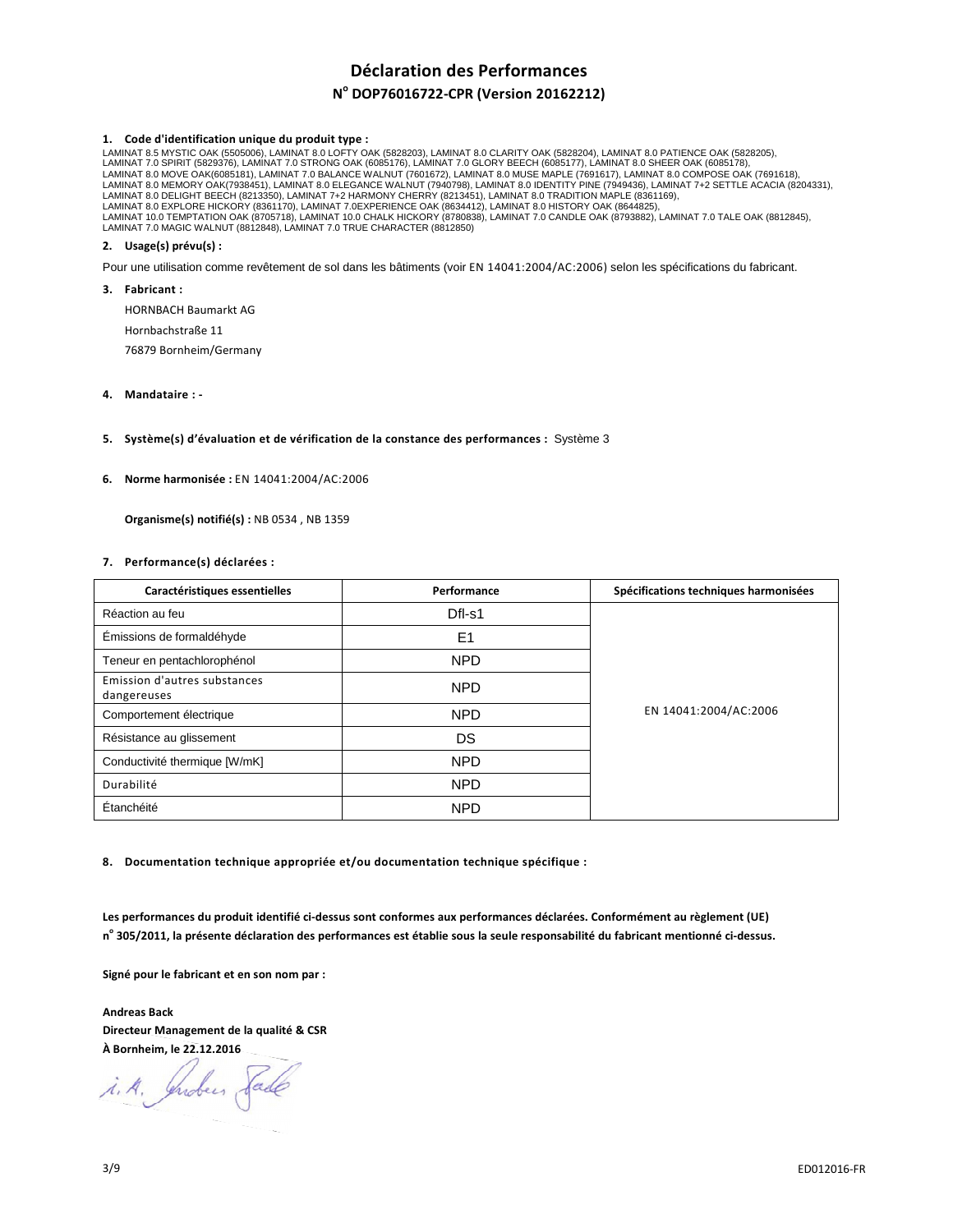# **Dichiarazione di Prestazione**

# **N. DOP76016722-CPR (Versione 20162212)**

### **1. Codice di identificazione unico del prodotto-tipo:**

LAMINAT 8.5 MYSTIC OAK (5505006), LAMINAT 8.0 LOFTY OAK (5828203), LAMINAT 8.0 CLARITY OAK (5828204), LAMINAT 8.0 PATIENCE OAK (5828205),<br>LAMINAT 7.0 SPIRIT (5829376), LAMINAT 7.0 STRONG OAK (6085176), LAMINAT 7.0 GLORY BE LAMINAT 8.0 DELIGHT BEECH (8213350), LAMINAT 7+2 HARMONY CHERRY (8213451), LAMINAT 8.0 TRADITION MAPLE (8361169),<br>LAMINAT 8.0 EXPLORE HICKORY (8361170), LAMINAT 7.0EXPERIENCE OAK (8634412), LAMINAT 8.0 HISTORY OAK (8644825 LAMINAT 10.0 TEMPTATION OAK (8705718), LAMINAT 10.0 CHALK HICKORY (8780838), LAMINAT 7.0 CANDLE OAK (8793882), LAMINAT 7.0 TALE OAK (8812845),<br>LAMINAT 7.0 MAGIC WALNUT (8812848), LAMINAT 7.0 TRUE CHARACTER (8812850)

## **2. Usi previsti:**

Per l'uso come pavimentazione in edifici (vedi EN 14041:2004/AC:2006) secondo le specifiche del produttore.

**3. Fabbricante:** 

HORNBACH Baumarkt AG

Hornbachstraße 11

76879 Bornheim/Germany

- **4. Mandatario:**
- **5. Sistemi di VVCP:** Sistema 3
- **6. Norma armonizzata:** EN 14041:2004/AC:2006

 **Organismi notificati:** NB 0534 , NB 1359

### **7. Prestazioni dichiarate:**

| Caratteristiche essenziali                  | Prestazioni    | Specifiche tecniche armonizzate |
|---------------------------------------------|----------------|---------------------------------|
| Comportamento al fuoco                      | $DfI-S1$       | EN 14041:2004/AC:2006           |
| Emissione di formaldeide                    | E <sub>1</sub> |                                 |
| Pentaclorofenolo                            | <b>NPD</b>     |                                 |
| Emissione di ulteriori materiali pericolosi | <b>NPD</b>     |                                 |
| Comportamento all'elettricità               | <b>NPD</b>     |                                 |
| Resistenza allo scivolamento                | DS             |                                 |
| Conduttività termica [W/mK]                 | <b>NPD</b>     |                                 |
| Resistenza                                  | <b>NPD</b>     |                                 |
| Tenuta stagna                               | <b>NPD</b>     |                                 |

**8. Documentazione tecnica appropriata e/o documentazione tecnica specifica:** 

**La prestazione del prodotto sopra identificato è conforme all'insieme delle prestazioni dichiarate. La presente dichiarazione di responsabilità viene emessa, in conformità al regolamento (UE) n. 305/2011, sotto la sola responsabilità del fabbricante sopra identificato.** 

**Firmato a nome e per conto del fabbricante da:** 

**Andreas Back Responsabile Qualità & CSR In Bornheim addì 22.12.2016**

i.A. Indees Sade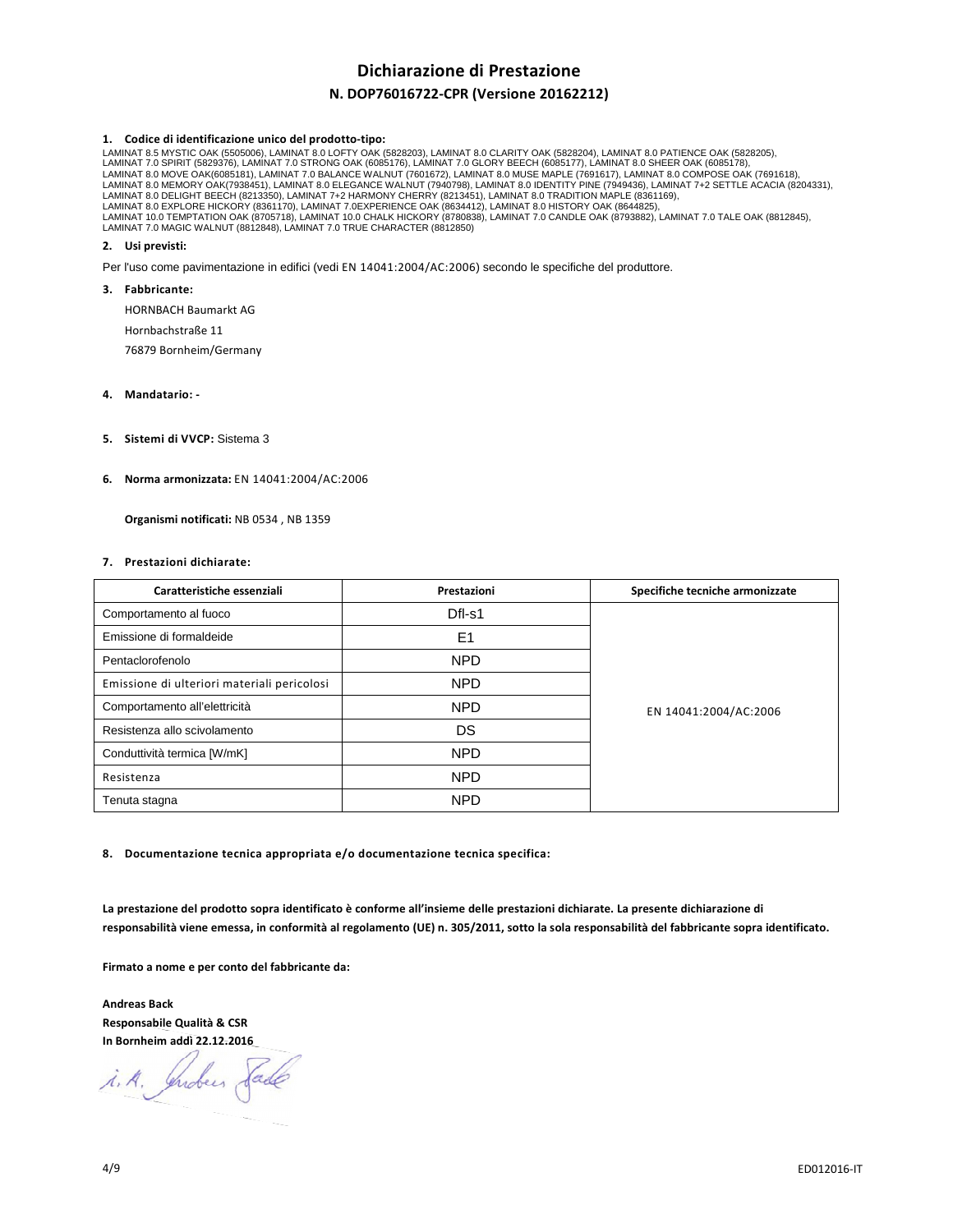# **Prestatieverklaring**

# **Nr. DOP76016722-CPR (Versie 20162212)**

### **1. Unieke identificatiecode van het producttype:**

LAMINAT 8.5 MYSTIC OAK (5505006), LAMINAT 8.0 LOFTY OAK (5828203), LAMINAT 8.0 CLARITY OAK (5828204), LAMINAT 8.0 PATIENCE OAK (5828205),<br>LAMINAT 7.0 SPIRIT (5829376), LAMINAT 7.0 STRONG OAK (6085176), LAMINAT 7.0 GLORY BE LAMINAT 8.0 DELIGHT BEECH (8213350), LAMINAT 7+2 HARMONY CHERRY (8213451), LAMINAT 8.0 TRADITION MAPLE (8361169),<br>LAMINAT 8.0 EXPLORE HICKORY (8361170), LAMINAT 7.0EXPERIENCE OAK (8634412), LAMINAT 8.0 HISTORY OAK (8644825 LAMINAT 10.0 TEMPTATION OAK (8705718), LAMINAT 10.0 CHALK HICKORY (8780838), LAMINAT 7.0 CANDLE OAK (8793882), LAMINAT 7.0 TALE OAK (8812845),<br>LAMINAT 7.0 MAGIC WALNUT (8812848), LAMINAT 7.0 TRUE CHARACTER (8812850)

# **2. Beoogd(e) gebruik(en):**

Voor gebruik als vloerbekleding in gebouwen (zie EN 14041:2004/AC:2006) volgens de specificaties van de fabrikant.

**3. Fabrikant:** 

HORNBACH Baumarkt AG

Hornbachstraße 11

76879 Bornheim/Germany

# **4. Gemachtigde: -**

**5. Het system of de systemen voor de beoordeling en verificatie van de prestatiebestendigheid:** Systeem 3

### **6. Geharmoniseerde norm:** EN 14041:2004/AC:2006

 **Aangemelde instantie(s):** NB 0534 , NB 1359

### **7. Aangegeven prestatie(s):**

| Essentiële kenmerken                   | Vermogen       | Geharmoniseerde technische specificatie |
|----------------------------------------|----------------|-----------------------------------------|
| Reactie bij brand                      | Dfl-s1         | EN 14041:2004/AC:2006                   |
| Uitstoot van formaldehyde              | E <sub>1</sub> |                                         |
| Gehalte pentachloorfenol               | <b>NPD</b>     |                                         |
| Afgifte van andere gevaarlijke stoffen | <b>NPD</b>     |                                         |
| Elektrisch gedrag                      | <b>NPD</b>     |                                         |
| Slipweerstand                          | DS             |                                         |
| Warmtegeleiding [W/mK]                 | <b>NPD</b>     |                                         |
| Stabiliteit                            | <b>NPD</b>     |                                         |
| Waterdichtheid                         | <b>NPD</b>     |                                         |

**8. Geëigende technische documentatie en/of specifieke technische documentatie:** 

**De prestaties van het hierboven omschreven product zijn conform de aangegeven prestaties. Deze prestatieverklaring wordt in overeenstemming met Verordening (EU) nr. 305/2011 onder de exclusieve verantwoordelijkheid van de hierboven vermelde fabrikant verstrekt.** 

**Ondertekend voor en namens de fabrikant door:** 

**Andreas Back hoofd Kwaliteitsmanagement & CSR Te Bornheim op 22.12.2016** 

i.A. Indees Sade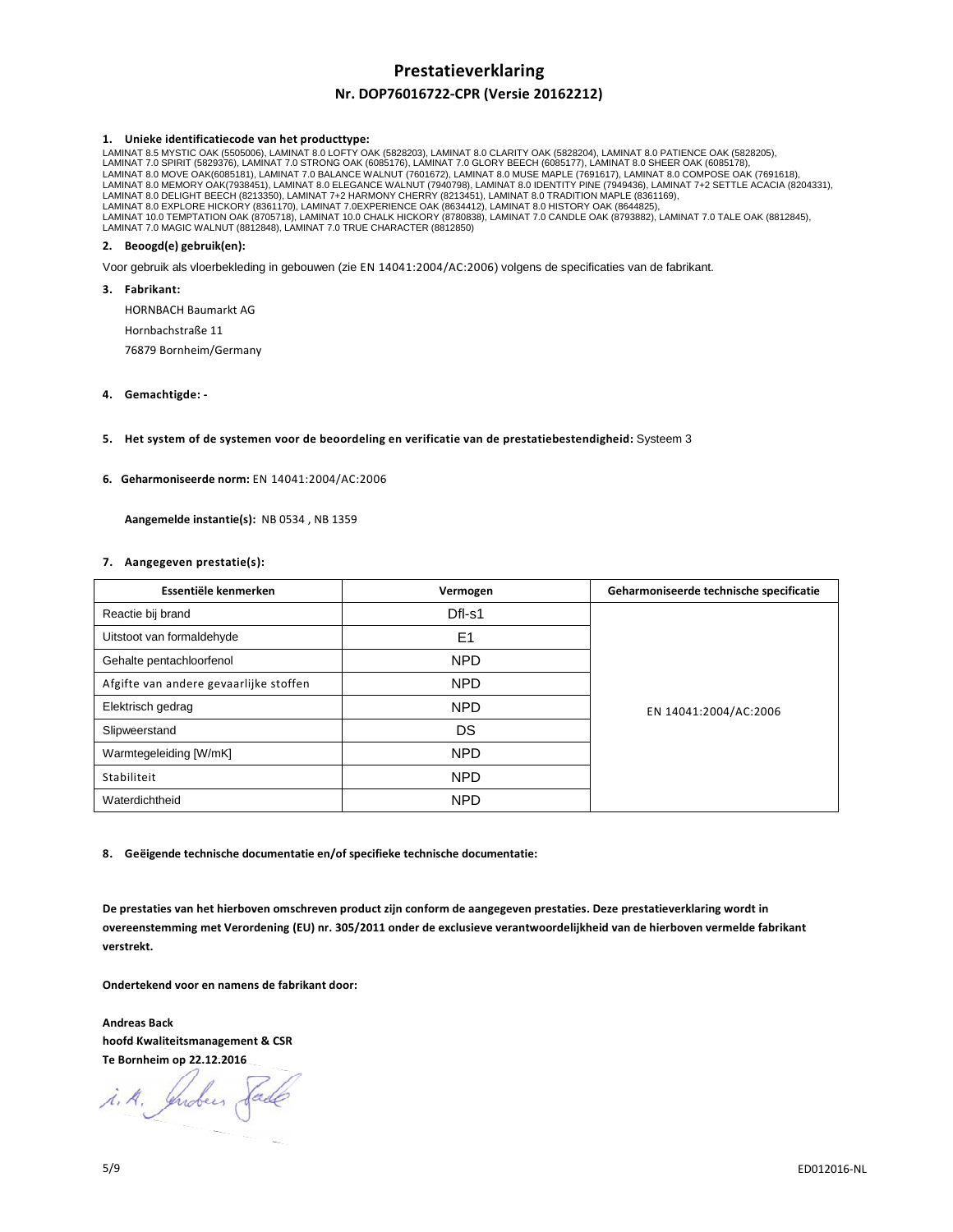# **Prestandadeklaration**

# **Nr DOP76016722-CPR (Version 20162212)**

### **1. Produkttypens unika identifikationskod:**

LAMINAT 8.5 MYSTIC OAK (5505006), LAMINAT 8.0 LOFTY OAK (5828203), LAMINAT 8.0 CLARITY OAK (5828204), LAMINAT 8.0 PATIENCE OAK (5828205),<br>LAMINAT 7.0 SPIRIT (5829376), LAMINAT 7.0 STRONG OAK (6085176), LAMINAT 7.0 GLORY BE LAMINAT 8.0 DELIGHT BEECH (8213350), LAMINAT 7+2 HARMONY CHERRY (8213451), LAMINAT 8.0 TRADITION MAPLE (8361169),<br>LAMINAT 8.0 EXPLORE HICKORY (8361170), LAMINAT 7.0EXPERIENCE OAK (8634412), LAMINAT 8.0 HISTORY OAK (8644825 LAMINAT 10.0 TEMPTATION OAK (8705718), LAMINAT 10.0 CHALK HICKORY (8780838), LAMINAT 7.0 CANDLE OAK (8793882), LAMINAT 7.0 TALE OAK (8812845),<br>LAMINAT 7.0 MAGIC WALNUT (8812848), LAMINAT 7.0 TRUE CHARACTER (8812850)

# **2. Avsedd användning/avsedda användningar:**

För användning som golvbeläggning i byggnader (se EN 14041:2004/AC:2006) enligt tillverkarens specifikationer.

**3. Tillverkare:** 

HORNBACH Baumarkt AG

Hornbachstraße 11

76879 Bornheim/Germany

## **4. Tillverkarens representant: -**

## **5. System för bedömning och fortlöpande kontroll av prestanda:** System 3

### **6. Harmoniserad standard:** EN 14041:2004/AC:2006

 **Anmält/anmälda organ:** NB 0534 , NB 1359

### **7. Angiven prestanda:**

| Väsentliga kännetecken         | Prestanda      | Harmoniserad teknisk specifikation |
|--------------------------------|----------------|------------------------------------|
| Reaktion vid brandpåverkan     | Dfl-s1         | EN 14041:2004/AC:2006              |
| formaldehyd Utsläpp            | E <sub>1</sub> |                                    |
| Innehåll av pentaklorfenol     | <b>NPD</b>     |                                    |
| Utsläpp av andra farliga ämnen | NPD            |                                    |
| Elektrisk beteende             | <b>NPD</b>     |                                    |
| Halkskydd                      | DS             |                                    |
| termisk konduktivitet [W/mK]   | <b>NPD</b>     |                                    |
| Beständighet                   | NPD            |                                    |
| Vattentäthet                   | <b>NPD</b>     |                                    |

**8. Lämplig teknisk dokumentation och/eller särskild teknisk dokumentation:** 

**Prestandan för ovanstående produkt överensstämmer med den angivna prestandan. Denna prestandadeklaration har utfärdats i enlighet med förordning (EU) nr 305/2011 på eget ansvar av den tillverkare som anges ovan.** 

**Undertecknad på tillverkarens vägnar av:** 

**Andreas Back ledare för kvalitetsmanagement & CSR Bornheim den 22.12.2016** 

i.A. Indees Sade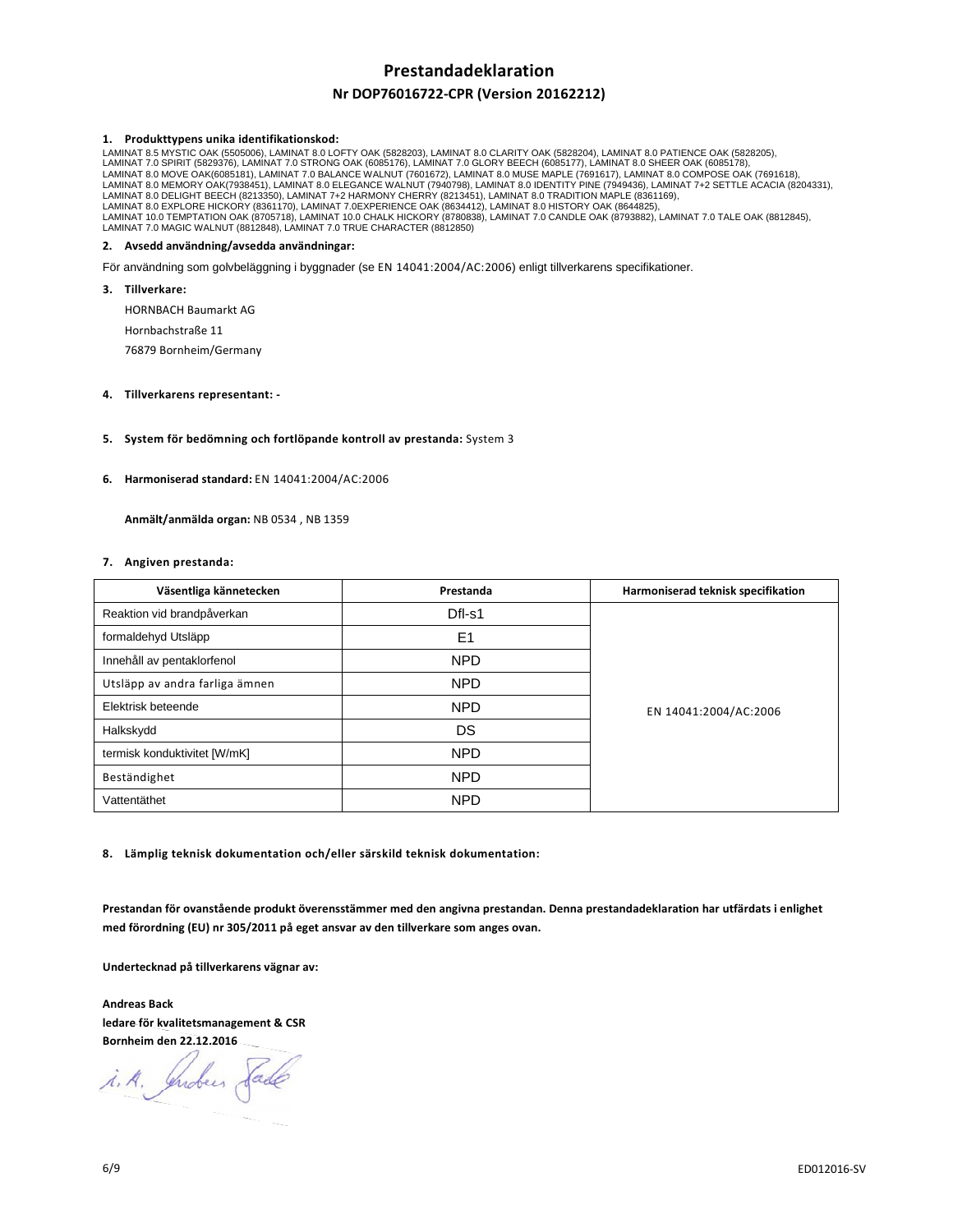# **Prohlášení o Vlastnostech**

# **č. DOP76016722-CPR (Verze 20162212)**

## **1. Jedinečný identifikační kód typu výrobku:**

LAMINAT 8.5 MYSTIC OAK (5505006), LAMINAT 8.0 LOFTY OAK (5828203), LAMINAT 8.0 CLARITY OAK (5828204), LAMINAT 8.0 PATIENCE OAK (5828205),<br>LAMINAT 7.0 SPIRIT (5829376), LAMINAT 7.0 STRONG OAK (6085176), LAMINAT 7.0 GLORY BE LAMINAT 8.0 DELIGHT BEECH (8213350), LAMINAT 7+2 HARMONY CHERRY (8213451), LAMINAT 8.0 TRADITION MAPLE (8361169),<br>LAMINAT 8.0 EXPLORE HICKORY (8361170), LAMINAT 7.0EXPERIENCE OAK (8634412), LAMINAT 8.0 HISTORY OAK (8644825 LAMINAT 10.0 TEMPTATION OAK (8705718), LAMINAT 10.0 CHALK HICKORY (8780838), LAMINAT 7.0 CANDLE OAK (8793882), LAMINAT 7.0 TALE OAK (8812845),<br>LAMINAT 7.0 MAGIC WALNUT (8812848), LAMINAT 7.0 TRUE CHARACTER (8812850)

# **2. Zamýšlené/zamýšlená použití:**

Pro použití jako podlahy v budovách (viz EN 14041:2004/AC:2006) podle specifikace výrobce.

**3. Výrobce:** 

HORNBACH Baumarkt AG

Hornbachstraße 11

76879 Bornheim/Germany

# **4. Zplnomocněný zástupce: -**

- **5. Systém/systémy POSV:** Systém 3
- **6. Harmonizovaná norma:** EN 14041:2004/AC:2006

 **Oznámený subjekt/oznámené subjekty:** NB 0534 , NB 1359

## **7. Deklarovaná vlastnost/Deklarované vlastnosti:**

| Podstatné vlastnosti                  | Výkon      | Harmonizovaná technická specifikace |
|---------------------------------------|------------|-------------------------------------|
| Reakce na oheň                        | Dfl-s1     | EN 14041:2004/AC:2006               |
| Emise formaldehydu                    | E1         |                                     |
| Obsah pentachlorofenolu               | <b>NPD</b> |                                     |
| Uvolňování dalších nebezpečných látek | NPD        |                                     |
| Elektrické chování                    | <b>NPD</b> |                                     |
| Odpor proti skluzu                    | DS         |                                     |
| Tepelná vodivost [W/mK]               | <b>NPD</b> |                                     |
| Trvanlivost                           | NPD        |                                     |
| Vodotěsnost                           | <b>NPD</b> |                                     |

**8. Příslušná technická dokumentace a/nebo specifická technická dokumentace:** 

**Vlastnosti výše uvedeného výrobku jsou ve shodě se souborem deklarovaných vlastností. Toto prohlášení o vlastnostech se v souladu s nařízením (EU) č. 305/2011 vydává na výhradní odpovědnost výrobce uvedeného výše.** 

**Podepsáno za výrobce a jeho jménem:** 

**Andreas Back vedoucí oddělení kvality & CSR V Bornheim dne 22.12.2016** 

i.A. Indees Sade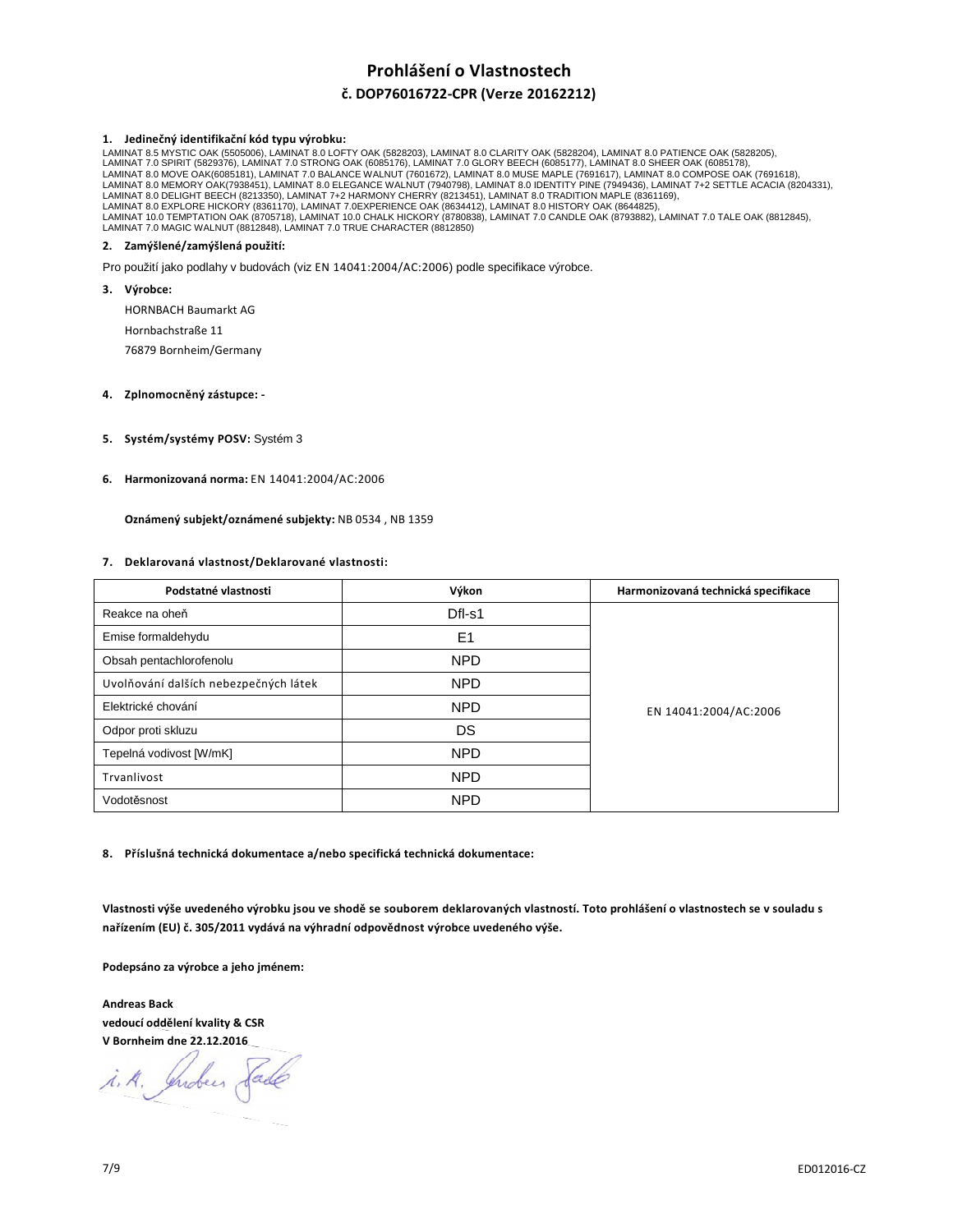# **Vyhlásenie o Parametroch**

# **č. DOP76016722-CPR (Verzia 20162212)**

## **1. Jedinečný identifikačný kód typu výrobku:**

LAMINAT 8.5 MYSTIC OAK (5505006), LAMINAT 8.0 LOFTY OAK (5828203), LAMINAT 8.0 CLARITY OAK (5828204), LAMINAT 8.0 PATIENCE OAK (5828205),<br>LAMINAT 7.0 SPIRIT (5829376), LAMINAT 7.0 STRONG OAK (6085176), LAMINAT 7.0 GLORY BE LAMINAT 8.0 DELIGHT BEECH (8213350), LAMINAT 7+2 HARMONY CHERRY (8213451), LAMINAT 8.0 TRADITION MAPLE (8361169),<br>LAMINAT 8.0 EXPLORE HICKORY (8361170), LAMINAT 7.0EXPERIENCE OAK (8634412), LAMINAT 8.0 HISTORY OAK (8644825 LAMINAT 10.0 TEMPTATION OAK (8705718), LAMINAT 10.0 CHALK HICKORY (8780838), LAMINAT 7.0 CANDLE OAK (8793882), LAMINAT 7.0 TALE OAK (8812845),<br>LAMINAT 7.0 MAGIC WALNUT (8812848), LAMINAT 7.0 TRUE CHARACTER (8812850)

# **2. Zamýšľané použitie/použitia:**

Pre použitie ako podlahy v budovách (pozri EN 14041:2004/AC:2006) je podľa špecifikácie výrobcu.

**3. Výrobca:** 

HORNBACH Baumarkt AG

Hornbachstraße 11

76879 Bornheim/Germany

# **4. Splnomocnený zástupca: -**

## **5. Systém(-y) posudzovania a overovania nemennosti parametrov:** Systém 3

### **6. Harmonizovaná norma:** EN 14041:2004/AC:2006

 **Notifikovaný(-é) subjekt(-y):** NB 0534 , NB 1359

### **7. Deklarované parametre:**

| Podstatné znaky                 | Výkon          | Harmonizované technické špecifikácie |
|---------------------------------|----------------|--------------------------------------|
| Reakcia na oheň                 | Dfl-s1         | EN 14041:2004/AC:2006                |
| Emisia formaldehydu             | E <sub>1</sub> |                                      |
| Obsah pentachlorofenolu         | <b>NPD</b>     |                                      |
| Únik ďalších nebezpečných látok | <b>NPD</b>     |                                      |
| Elektrické správanie sa         | <b>NPD</b>     |                                      |
| Odpor proti sklzu               | DS             |                                      |
| Tepelná vodivosť [W/mK]         | NPD            |                                      |
| Zivotnosť                       | <b>NPD</b>     |                                      |
| Vodotesnosť                     | <b>NPD</b>     |                                      |

**8. Vhodná technická dokumentácia a/alebo špecifická technická dokumentácia:** 

**Uvedené parametre výrobku sú v zhode so súborom deklarovaných parametrov. Toto vyhlásenie o parametroch sa v súlade s nariadením (EU) č. 305/2011 vydáva na výhradnú zodpovednosť uvedeného výrobcu.** 

**Podpísal(-a) za a v mene výrobcu:** 

**Andreas Back vedúci manažmentu kvality & CSR V Bornheim dňa 22.12.2016** 

i.A. Indees Sade